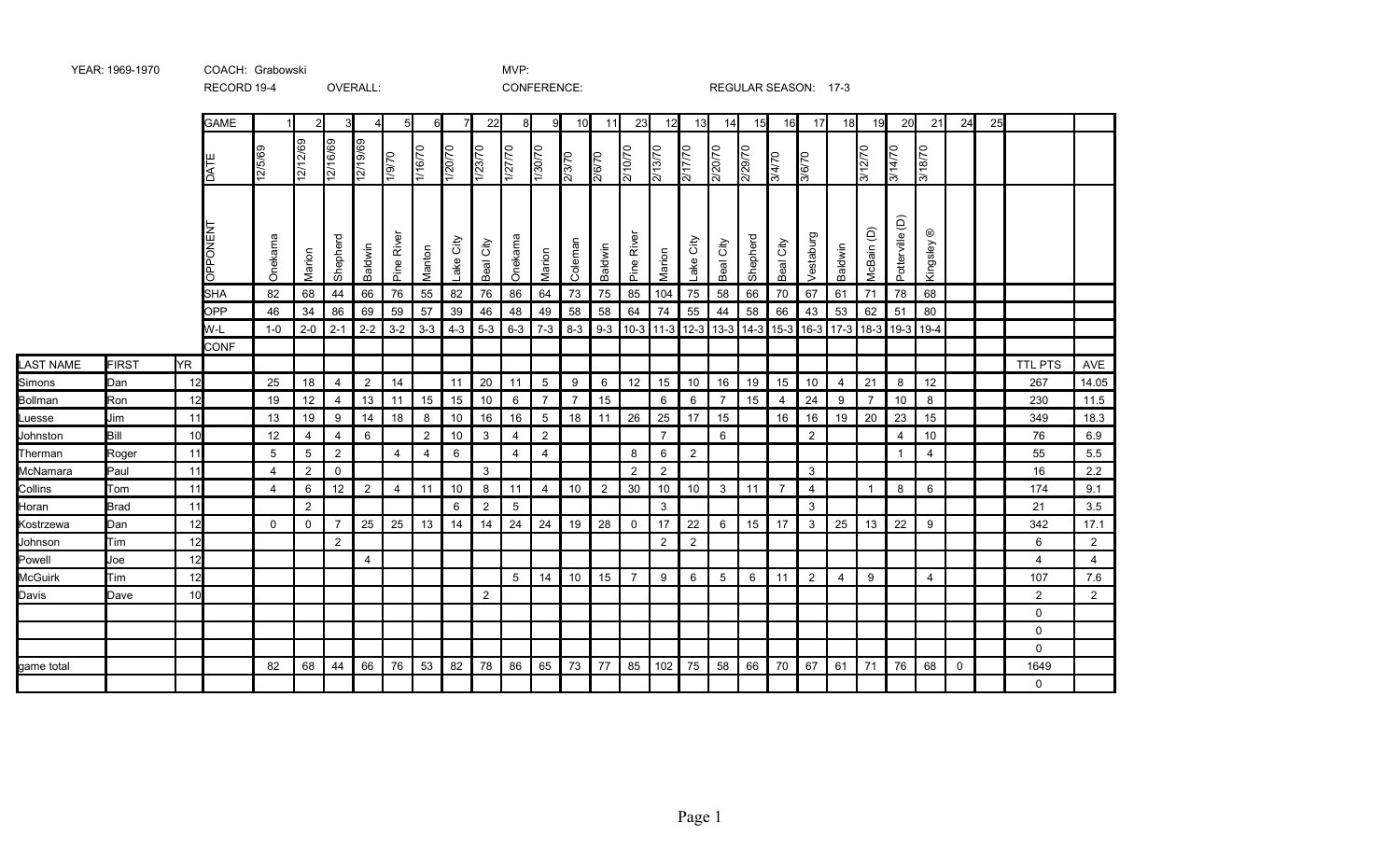|                  |              |           | <b>GAME</b>   |              | $\overline{2}$ | 3                  | 4              | 5 <sub>l</sub> | $6 \blacksquare$ | $\overline{7}$ | 8              | 9              | 10             | 11             | 12             | 13             | 14             | 15             | 16                                                    | 17             | 18                 | 19                       | 20               | 21                               | 22             | 23       | 24       | 25 |                |      |
|------------------|--------------|-----------|---------------|--------------|----------------|--------------------|----------------|----------------|------------------|----------------|----------------|----------------|----------------|----------------|----------------|----------------|----------------|----------------|-------------------------------------------------------|----------------|--------------------|--------------------------|------------------|----------------------------------|----------------|----------|----------|----|----------------|------|
|                  |              |           | k<br>ه ا      | 12/6/70      | 12/8/70        | 12/17/70           | 12/20/70       | 1/3/71         | 1/4/71           | 1/7/7          | 1/10/71        | 1/17/71        | 1/24/7         | 1/31/7         | 2/4/71         | 2/7/71         | 2/11/71        | 2/14/71        | 2/21/71                                               | 2/28/71        | 3/5/71             | 3/8/71                   | 3/13/71          | 3/15/71                          |                |          |          |    |                |      |
|                  |              |           | PPONENT<br>Ιō | Seminary     | Breckenridge   | Stanwood<br>Morley | Charles<br>ζġ  | Shepherd       | Ithaca           | Hemlock        | Merrill        | Freeland       | Seminary       | Breckenridge   | Ithaca         | Charles<br>5i  | Shepherd       | Hemlock        | Merrill                                               | Freeland       | $\Omega$<br>Ashely | $\Omega$<br>City<br>Beal | $\propto$<br>Nio | $\underline{\alpha}$<br>Portland | ₽<br>Frankfort |          |          |    |                |      |
|                  |              |           | <b>SHA</b>    | 53           | 69             | 66                 | 73             | 54             | 60               | 56             | 62             | 62             | 52             | 56             | 73             | 88             | 50             | 70             | 67                                                    | 58             | 79                 | 66                       | 84               | 62                               | 59             |          |          |    |                |      |
|                  |              |           | OPP           | 79           | 81             | 69                 | 44             | 79             | 84               | 78             | 69             | 98             | 64             | 55             | 87             | 47             | 94             | 71             | 64                                                    | 83             | 69                 | 52                       | 78               | 61                               | 67             |          |          |    |                |      |
|                  |              |           | W-L           | $0 - 1$      | $0 - 2$        | $0 - 3$            | $1 - 3$        | $1 - 4$        | $1 - 5$          | $1-6$          | $1 - 7$        | $1 - 8$        | $1 - 9$        | $2-9$          |                | 2-10 3-10 3-11 |                |                | 3-12   4-12   4-13   5-13   6-13   7-13   8-13   8-14 |                |                    |                          |                  |                                  |                |          |          |    |                |      |
|                  |              |           | <b>CONF</b>   | $0 - 1$      | $0 - 2$        |                    | $1 - 2$        | $1 - 3$        | $1 - 4$          | $1 - 5$        | $1 - 6$        | $1 - 7$        | $1 - 8$        | $2 - 8$        | $2-9$          | $3-9$          | $3-10$         | $3 - 11$       | $14 - 11$                                             | 4-12           |                    |                          |                  |                                  |                |          |          |    |                |      |
| <b>LAST NAME</b> | <b>FIRST</b> | <b>YR</b> |               |              |                |                    |                |                |                  |                |                |                |                |                |                |                |                |                |                                                       |                |                    |                          |                  |                                  |                |          |          |    | <b>TTL PTS</b> | AVE  |
| Funnell          | Pat          | 12        |               | 10           | $\overline{2}$ | $\overline{7}$     | 2              | 11             | $\overline{2}$   | 8              | 11             | 13             | 13             | 17             | 18             | $\overline{7}$ | $\overline{4}$ | $\overline{7}$ | 20                                                    | 12             | 18                 | 15                       | 17               | $\overline{7}$                   | 14             |          |          |    | 235            | 11.7 |
| McGuirk          | Tim          | 11        |               | 8            | 6              | $\overline{2}$     | $\overline{7}$ | 10             | $\overline{4}$   | 3              |                | $\overline{7}$ | $\overline{7}$ |                |                | 2              | 5              |                |                                                       |                |                    |                          | 6                | 8                                |                |          |          |    | 75             | 5.7  |
| Simons           | Dan          | 11        |               | 6            | 10             | 16                 | 26             | 6              | 2                | $\overline{2}$ | $\overline{4}$ |                | $\overline{7}$ | 10             | 10             | 11             | 10             | 11             | 3                                                     | 3              | 11                 | 11                       | 6                | $\overline{2}$                   | $\overline{4}$ |          |          |    | 171            | 8.1  |
| Kostrzewa        | Dan          | 11        |               | 15           | 28             | 19                 | 10             | $\overline{2}$ | 18               | 21             | 17             | $\overline{1}$ | 12             | 11             | 17             | 20             | 14             | $\overline{2}$ | 12                                                    | 18             | 21                 | 11                       | 19               | 27                               | 20             |          |          |    | 335            | 15.2 |
| Sweeney          | Frank        | 12        |               | 5            | 6              | 11                 | 9              | 16             | 16               | 6              |                | 13             |                | 12             | 3              | 8              | 8              | 10             | 6                                                     | 5              | 6                  |                          | 2                |                                  | $\overline{4}$ |          |          |    | 146            | 6.6  |
| Bollman          | Ron          | 11        |               | 6            |                |                    |                |                |                  | $\overline{7}$ | 10             |                |                |                |                | 4              | $\overline{2}$ |                |                                                       |                |                    |                          | 2                |                                  |                |          |          |    | 31             | 5.1  |
| Luesse           | Joe          | 12        |               | $\mathbf{1}$ |                |                    | $\overline{4}$ | $5\,$          | 6                | $\overline{7}$ | $\overline{4}$ | $\overline{7}$ | 6              | $\overline{2}$ | $\overline{7}$ | 21             | 6              | 13             | 17                                                    | $\overline{4}$ | $\overline{7}$     | 11                       | 10               | $\overline{4}$                   | 9              |          |          |    | 151            | 7.5  |
| Collin           | Dennis       | 12        |               |              | 12             |                    | 12             | $\overline{2}$ | 8                | $\overline{2}$ | 16             | 21             | $\overline{7}$ |                | 8              | 9              |                | 27             | 9                                                     | 16             | 16                 | 18                       | 22               | 15                               | 6              |          |          |    | 227            | 11.9 |
| Grisdale         | Pat          | 12        |               |              | 5              | 11                 | $\overline{2}$ | $\overline{2}$ | 4                |                |                |                |                | $\overline{4}$ | $\overline{7}$ | $\overline{4}$ |                |                |                                                       |                |                    |                          |                  |                                  | $\overline{2}$ |          |          |    | 41             | 4.5  |
| Lobsinger        | Dave         | 11        |               |              |                |                    |                |                |                  |                |                |                |                |                |                | $\overline{2}$ |                |                |                                                       |                |                    |                          |                  |                                  |                |          |          |    | 2              | 2    |
|                  |              |           |               |              |                |                    |                |                |                  |                |                |                |                |                |                |                |                |                |                                                       |                |                    |                          |                  |                                  |                |          |          |    | 0              |      |
|                  |              |           |               |              |                |                    |                |                |                  |                |                |                |                |                |                |                |                |                |                                                       |                |                    |                          |                  |                                  |                |          |          |    | $\mathbf 0$    |      |
|                  |              |           |               |              |                |                    |                |                |                  |                |                |                |                |                |                |                |                |                |                                                       |                |                    |                          |                  |                                  |                |          |          |    | $\mathbf 0$    |      |
|                  |              |           |               |              |                |                    |                |                |                  |                |                |                |                |                |                |                |                |                |                                                       |                |                    |                          |                  |                                  |                |          |          |    | $\mathbf 0$    |      |
|                  |              |           |               |              |                |                    |                |                |                  |                |                |                |                |                |                |                |                |                |                                                       |                |                    |                          |                  |                                  |                |          |          |    | $\Omega$       |      |
| game total       |              |           |               | 51           | 69             | 66                 | 72             | 54             | 60               | 56             | 62             | 62             | 52             | 56             | 70             | 88             | 50             | 70             | 67                                                    | 58             | 79                 | 66                       | 84               | 63                               | 59             | $\Omega$ | $\Omega$ |    | 1414           |      |
|                  |              |           |               |              |                |                    |                |                |                  |                |                |                |                |                |                |                |                |                |                                                       |                |                    |                          |                  |                                  |                |          |          |    | $\Omega$       |      |
|                  |              |           |               |              |                |                    |                |                |                  |                |                |                |                |                |                |                |                |                |                                                       |                |                    |                          |                  |                                  |                |          |          |    | $\mathbf 0$    |      |

RECORD OVERALL: 8-14 CONFERENCE: 4-12 REGULAR SEASON: 4-13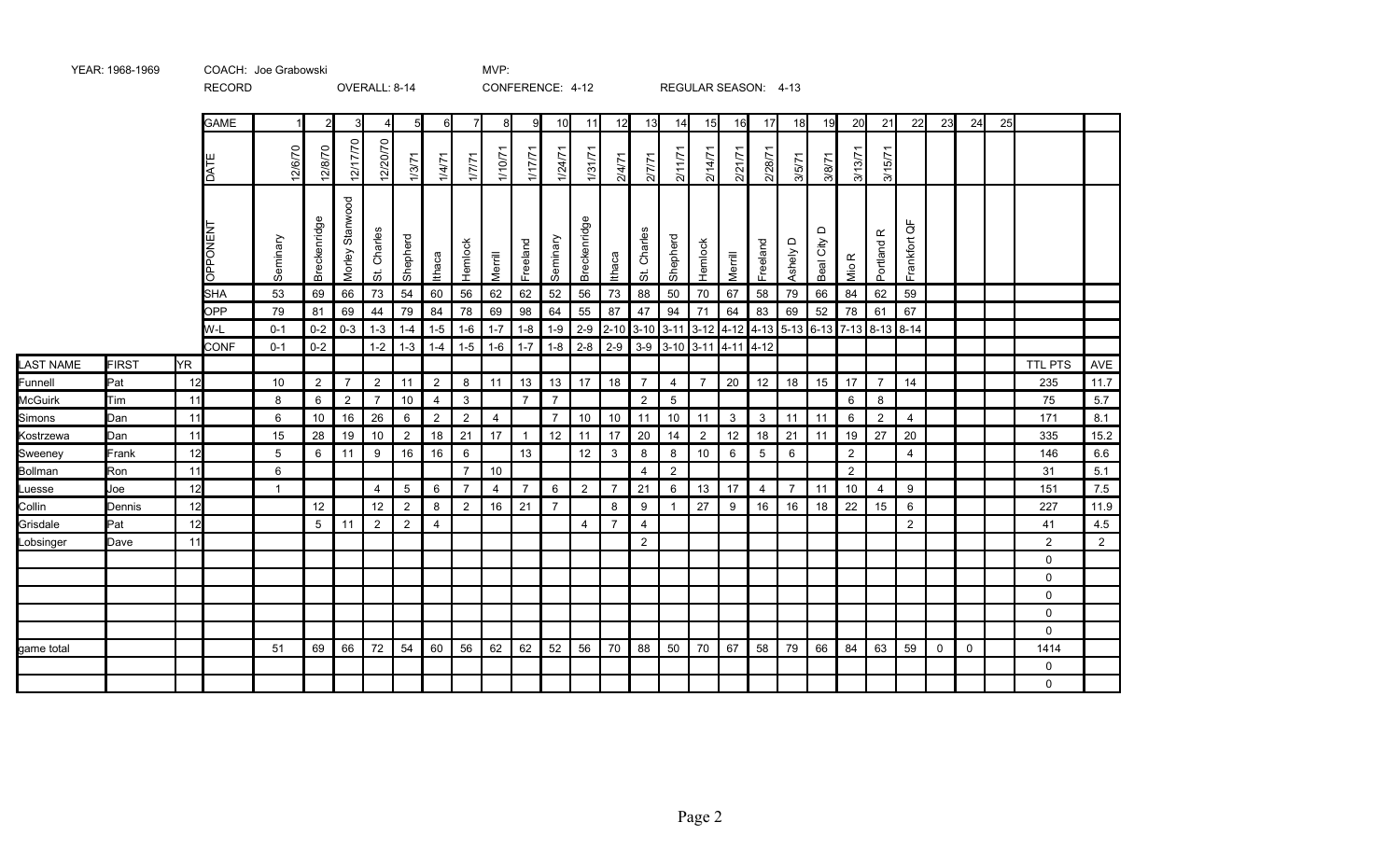|                  |              |           |                         |                |                |                             |                |                            |                         |                 |                | -----------     |                |         |              |                |                |                 |                |             |                |                |                |                      |                          |                     |             |    |                |     |
|------------------|--------------|-----------|-------------------------|----------------|----------------|-----------------------------|----------------|----------------------------|-------------------------|-----------------|----------------|-----------------|----------------|---------|--------------|----------------|----------------|-----------------|----------------|-------------|----------------|----------------|----------------|----------------------|--------------------------|---------------------|-------------|----|----------------|-----|
|                  |              |           | <b>GAME</b>             |                | $\overline{2}$ | 3                           | 4              | 5                          |                         |                 | 8              | 9               | 10             | 11      | 12           | 13             | 14             | 15              | 16             | 17          | 18             | 19             | 20             | 21                   | 22                       | 23                  | 24          | 25 |                |     |
|                  |              |           | TAD                     | 12/8/67        | 12/15/67       | 12/19/67                    | 12/22/67       | 1/5/68                     | 1/9/68                  | 1/12/68         | 1/19/68        | 1/26/68         | 2/2/68         | 2/6/68  | 2/9/68       | 2/13/68        | 2/16/68        | 2/23/68         | 3/2/68         |             | 3/8/68         | 3/9/68         | 3/12/68        | 3/15/68              | 3/16/68                  | 3/20/68             |             |    |                |     |
|                  |              |           | PONEN<br>$\overline{8}$ | Freeland       | Seminary       | $\frac{8}{111}$<br>Chippewa | Breckenridge   | Charles<br>$\ddot{\sigma}$ | Shepherd                | Hemlock         | Merrill        | Freeland        | Seminary       | Ithaca  | Breckenridge | Charles<br>ぉ   | Shepherd       | Hemlock         | Merrill        |             | Farwell        | Shepherd       | Tri County     | $\propto$<br>Baldwin | Muskegon-<br>Christian R | ₽<br>Stephan's<br>5 |             |    |                |     |
|                  |              |           | <b>SHA</b>              | 83             | 69             | 62                          | 73             | 82                         | 69                      | 69              | 89             | 80              | 64             | 73      | 59           | 81             | 77             | 89              | 80             |             | 92             | 69             | 81             | 55                   | 66                       | 65                  |             |    |                |     |
|                  |              |           | <b>OPP</b>              | 54             | 50             | 59                          | 52             | 55                         | 44                      | 47              | 61             | 51              | 73             | 46      | 51           | 48             | 35             | 56              | 60             |             | 47             | 42             | 55             | 38                   | 59                       | 69                  |             |    |                |     |
|                  |              |           | W-L                     | $1 - 0$        | $2 - 0$        | $3-0$                       | $4 - 0$        | $5-0$                      | $6-0$                   | $7-0$           | $8-0$          | $9-0$           | $9 - 1$        | $10-1$  | $11 - 1$     | $12 - 1$       | $13 - 1$       | $14-1$          | $15 - 1$       |             | $16-1$         | $117 - 1$      | $18-1$         | $19-1$               | $20-1$                   | $20 - 2$            |             |    |                |     |
|                  |              |           | <b>CONF</b>             | $1 - 0$        | $2 - 0$        |                             | $3-0$          | $4-0$                      | $5-0$                   | $6-0$           | $7-0$          | $8-0$           | $8 - 1$        | $9 - 1$ | $10-1$       | $11-1$         | $12 - 1$       | $13-1$          | $14-1$         |             |                |                |                |                      |                          |                     |             |    |                |     |
| <b>LAST NAME</b> | <b>FIRST</b> | <b>YR</b> |                         |                |                |                             |                |                            |                         |                 |                |                 |                |         |              |                |                |                 |                |             |                |                |                |                      |                          |                     |             |    | <b>TTL PTS</b> | AVE |
| Simons           | Mark         | 12        |                         | 28             | 21             | 15                          | 26             | 11                         | 29                      | 26              | 29             | 25              | 28             | 26      | 10           | 10             | 22             | 20              | 18             |             | 15             | 15             | 16             | 15                   | $\overline{4}$           | 15                  |             |    | 424            |     |
| Funnell          | Mike         | 12        |                         | 16             | 21             | 12                          | 13             | 26                         | 9                       | 9               | 17             | 23              | 11             | 12      | 16           | 25             | 16             | 18              | 14             |             | 16             | 11             | 13             | 14                   | 24                       | 25                  |             |    | 361            |     |
| Johnson          | <b>Bob</b>   | 12        |                         | 24             | 10             | 13                          | 2              | 28                         | 14                      | 14              | 16             | 13              | $\overline{7}$ | 8       | 10           | 11             | 22             | 10              | $\overline{2}$ |             | 12             | 16             | 15             | 13                   | $\overline{7}$           | 11                  |             |    | 278            |     |
| Kostrzewa        | Mike         | 12        |                         | $\overline{4}$ | 9              | 10                          | $\overline{7}$ | 12                         | 10 <sup>°</sup>         | 11              | 14             | 9               | 5              | 0       | 10           | 15             | 6              | $\overline{7}$  | 12             |             | 11             | 14             | 7              | $\overline{4}$       | 11                       | 9                   |             |    | 197            |     |
| Voisin           | Steve        | 12        |                         | 11             | 6              | 8                           | $\mathbf 0$    | $\mathbf{1}$               | 6                       | $5\overline{)}$ |                | $5\overline{)}$ | 11             | 12      | 10           | 11             | 5              | 15              | 23             |             | 6              | 5              | 22             | 9                    | 20                       | $\overline{5}$      |             |    | 196            |     |
| Funnell          | Pat          | 11        |                         |                | $\overline{2}$ | $\overline{4}$              |                | 12                         | $\overline{\mathbf{1}}$ |                 | $\overline{4}$ |                 | 2              | 10      | 2            | $\overline{4}$ | $\mathbf{3}$   | $\overline{7}$  | $\overline{7}$ |             | 6              | $\overline{4}$ |                |                      |                          |                     |             |    | 68             |     |
| Sweeney          | Frank        | 11        |                         |                |                |                             | $\overline{2}$ |                            |                         |                 |                |                 |                | 3       |              | 2              |                |                 | 2              |             | $\overline{2}$ |                | $\overline{2}$ |                      |                          |                     |             |    | 13             |     |
| Thering          | Phil         | 12        |                         |                |                |                             | 4              | 3                          |                         | $\overline{2}$  | $\overline{2}$ |                 |                |         |              |                |                |                 |                |             | 6              | $\overline{2}$ | $\overline{2}$ |                      |                          |                     |             |    | 21             |     |
| McCormick        | Jim          | 12        |                         |                |                |                             | 2              |                            |                         | $\overline{4}$  | $\mathbf 1$    |                 |                |         |              |                | $\overline{1}$ | $\overline{2}$  |                |             | 2              |                | 2              |                      |                          |                     |             |    | 14             |     |
| Luesse           | Joe          | 11        |                         |                |                |                             |                | 3                          |                         |                 |                |                 |                |         |              | $\overline{2}$ |                |                 |                |             |                |                |                |                      |                          |                     |             |    | 5              |     |
| Collin           | Dennis       | 11        |                         |                |                |                             |                |                            |                         | 2               | $\overline{2}$ | $\overline{2}$  |                | 2       |              |                |                |                 | 2              |             |                |                |                |                      |                          |                     |             |    | 10             |     |
| Grisdale         | Pat          | 11        |                         |                |                |                             |                |                            |                         |                 | $\mathbf 1$    | 2               |                |         |              |                |                | 2               |                |             | 1              |                | 2              |                      |                          |                     |             |    | 8              |     |
| Breidenstein     | Jim          | 12        |                         |                |                |                             |                |                            |                         |                 |                |                 |                |         |              | $\overline{1}$ | $\overline{2}$ | $6\phantom{1}6$ |                |             | 3              |                |                |                      |                          |                     |             |    | 12             |     |
| Kostrzewa        | Dan          | 10        |                         |                |                |                             |                |                            |                         |                 |                |                 |                |         |              |                |                | $\overline{2}$  |                |             | 9              | $\overline{2}$ |                |                      |                          |                     |             |    | 13             |     |
| Simons           | Dan          | 10        |                         |                |                |                             |                |                            |                         |                 |                |                 |                |         |              |                |                |                 |                |             | 2              |                |                |                      |                          |                     |             |    | $\overline{2}$ |     |
|                  |              |           |                         |                |                |                             |                |                            |                         |                 |                |                 |                |         |              |                |                |                 |                |             |                |                |                |                      |                          |                     |             |    | $\Omega$       |     |
| game total       |              |           |                         | 83             | 69             | 62                          | 56             | 96                         | 69                      | 73              | 86             | 79              | 64             | 73      | 58           | 81             | 77             | 89              | 80             | $\mathbf 0$ | 91             | 69             | 81             | 55                   | 66                       | 65                  | $\mathbf 0$ |    | 1622           |     |
|                  |              |           |                         |                |                |                             |                |                            |                         |                 |                |                 |                |         |              |                |                |                 |                |             |                |                |                |                      |                          |                     |             |    | $\Omega$       |     |

RECORD 20-2 OVERALL: 20-2 CONFERENCE: REGULAR SEASON: 15-1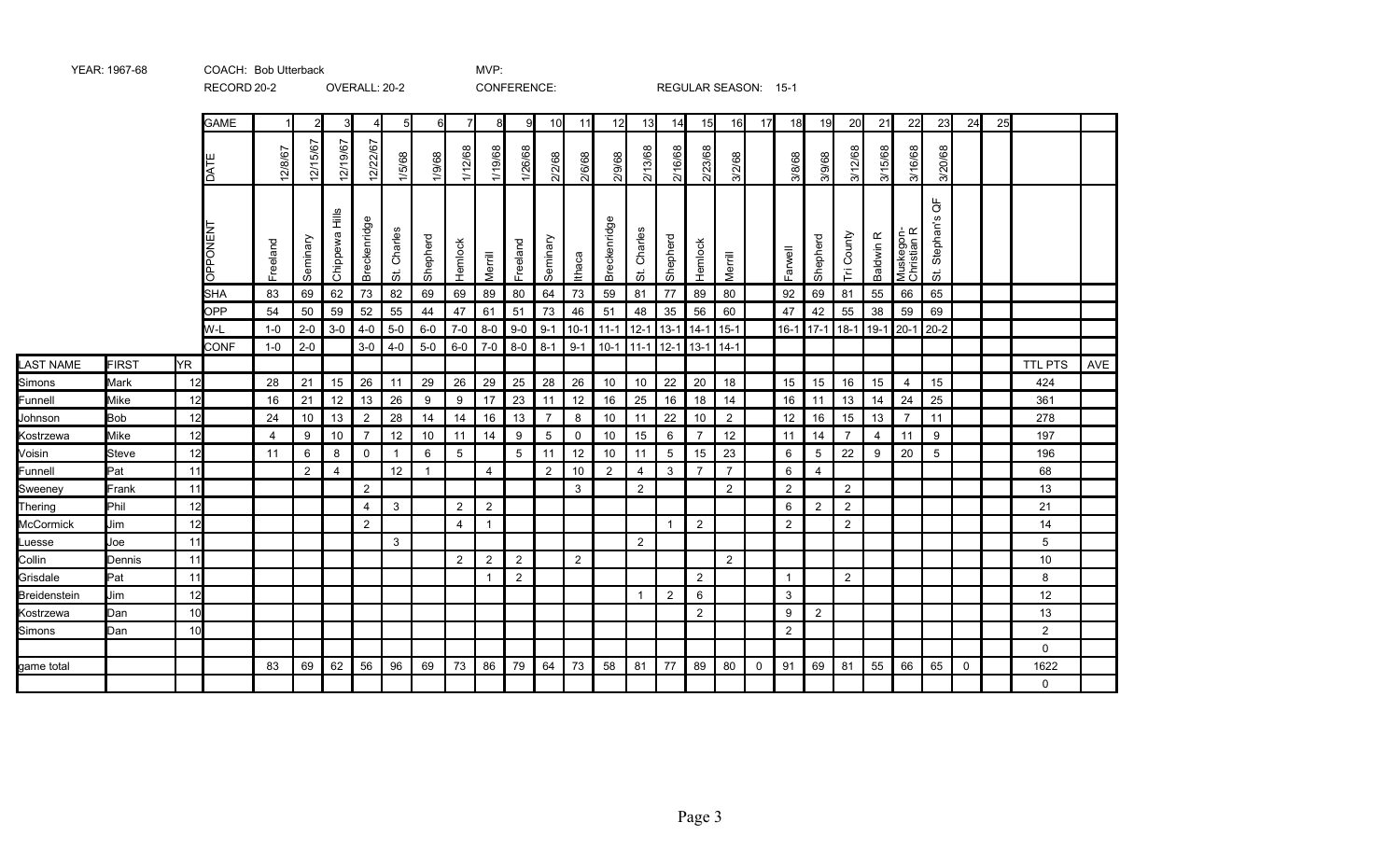|                  |              |     | <b>GAME</b> |                | $\mathcal{P}$  | 3              |                |                | 6            |                | 8              | g              | 10                | 11             | 12             | 13             | 14             | 15             | 16             | 17             | 18                     | 19             | 20                 | 21                   | 22                                   | 23             | 24             | 25                    |                |                |
|------------------|--------------|-----|-------------|----------------|----------------|----------------|----------------|----------------|--------------|----------------|----------------|----------------|-------------------|----------------|----------------|----------------|----------------|----------------|----------------|----------------|------------------------|----------------|--------------------|----------------------|--------------------------------------|----------------|----------------|-----------------------|----------------|----------------|
|                  |              |     | DATI        |                | 12/7/66        | 12/13/66       | 12/17/66       | 13/67          | 1/6/67       | 1/10/67        | 1/18/67        | 1/20/67        | $\frac{1}{31/67}$ | 2/3/67         | 2/7/67         | 2/10/67        | 2/14/67        | 2/17/67        | 2/21/67        | 2/24/67        | 3/3/67                 | 3/4/67         | 3/8/67             | 3/10/67              | 3/11/67                              | 3/16/67        | <b>17/67</b>   | 19/8/67               |                |                |
|                  |              |     | OPPONEN     | Merrill        | Freeland       | Seminary       | Mecosta-Remus  | Breckenridge   | Charles<br>ぢ | Ithaca         | Shepherd       | Hemlock        | Freeland          | Seminary       | <b>Ithaca</b>  | Breckenridge   | Charles<br>55  | Shepherd       | Merrill        | Hemlock        | Coleman <sub>(D)</sub> | Shepherd (D)   | ⊛<br>Stephens<br>ぉ | Merrill <sup>®</sup> | $_{\textstyle\odot}$<br>North Branch | Shelby (QF)    | Wakefield (SF) | All-Saints<br>Detroit |                |                |
|                  |              |     | <b>SHA</b>  | 89             | 102            | 102            | 74             | 79             | 79           | 92             | 49             | 50             | 88                | 91             | 66             | 68             | 93             | 57             | 64             | 90             | 98                     | 62             | 68                 | 102                  | 88                                   | 72             | 56             | 66                    |                |                |
|                  |              |     | <b>OPP</b>  | 57             | 44             | 68             | 43             | 43             | 40           | 51             | 36             | 38             | 42                | 64             | 45             | 37             | 52             | 33             | 53             | 58             | 50                     | 32             | 61                 | 62                   | 68                                   | 53             | 55             | 53                    |                |                |
|                  |              |     | W-L         | $1 - 0$        | $2 - 0$        | $3-0$          | $4 - 0$        | $5-0$          | $6-0$        | $7-0$          | $8 - 0$        | $9-0$          |                   | $10-0$ 11-0    | $12 - 0$       | $13-0$         | $14 - 0$       | $15 - 0$       | $16-0$         | $17-0$         | $18-0$                 | $19-0$         |                    | 20-0 21-0            | 22-0                                 | $23-0$         | $24-0$         | 25-0                  |                |                |
|                  |              |     | <b>CONF</b> | $1-0$          | $2 - 0$        | $3-0$          |                | $4 - 0$        | $5-0$        |                | $6-0$          | $7-0$          |                   | $8-0$ 9-0      |                |                |                | 10-0 11-0 12-0 |                | 13-0 14-0      |                        |                |                    |                      |                                      |                |                |                       |                |                |
| <b>LAST NAME</b> | <b>FIRST</b> | ŀΥR |             |                |                |                |                |                |              |                |                |                |                   |                |                |                |                |                |                |                |                        |                |                    |                      |                                      |                |                |                       | <b>TTL PTS</b> | AVE            |
| Hackett          | Mike         | 12  |             | 36             | 31             | 38             | 18             | 27             | 18           | 30             | 11             | $\overline{2}$ | 16                | 15             | 20             | $\mathbf 0$    | 35             | 15             | 10             | 18             | 18                     | 21             | 11                 | 12                   | 23                                   | 16             | 10             | 16                    | 467            | 19.5           |
| Natzel           | Mick         | 12  |             | 12             | 14             | 25             | 14             | 5              | 23           | 19             | $\mathbf{3}$   | 12             | 19                | 27             | 16             | 29             | 20             | 11             | 8              | 16             | 14                     | 19             | 6                  | 24                   | 26                                   | 17             | -6             | 18                    | 403            | 16.1           |
| Funnell          | Mike         | 11  |             | 18             | 22             | 11             | 17             | 19             | 8            | 13             | 15             | 9              | 6                 | 11             | 20             | 14             | 18             | 10             | 27             | 27             | 13                     | 11             | 17                 | 19                   | 22                                   | 24             | 19             | 6                     | 396            | 15.8           |
| McQuaid          | Ed           | 12  |             | 10             | 13             | $\overline{4}$ | 6              | 9              | 16           | 8              | $\overline{2}$ | 4              | 13                | 8              | $\overline{2}$ | $\overline{4}$ | 4              | 9              | $\overline{2}$ | 18             | 16                     | $\overline{4}$ | 4                  | 6                    |                                      |                |                |                       | 162            | 7.7            |
| Jackson          | Jim          | 12  |             | $\overline{2}$ | $\overline{7}$ | 10             | 8              | 10             | 14           | 6              | 3              | 5              | 11                | 12             | 4              | $\mathbf 0$    | $\mathbf 0$    | $\mathbf 0$    | 0              | $\mathsf{O}$   | $\overline{2}$         |                | 14                 | $\overline{5}$       | 11                                   | $\overline{2}$ | 9              | 12                    | 147            | 6.1            |
| Simons           | Mark         | 11  |             | 5              | 9              | $\overline{4}$ | 6              | $\overline{4}$ |              |                | 5              | 12             | 11                | 10             |                | $\overline{2}$ | $\overline{2}$ |                | $\overline{4}$ | $\overline{2}$ | 13                     | $\mathbf{3}$   | 8                  | 14                   | $\overline{2}$                       | $\overline{4}$ | 8              | 13                    | 142            | 6.4            |
| Voisin           | Scott        | 12  |             |                | $\overline{4}$ |                | $\overline{2}$ | $\overline{2}$ |              | $\overline{4}$ | 8              | 6              | 10                | $\overline{2}$ | $\overline{2}$ | 11             | 10             | 10             | 12             | $\mathbf{3}$   | 10                     | 2              | 8                  | 6                    | $\overline{4}$                       | 9              | $\overline{4}$ | $\mathbf 1$           | 130            | 5.9            |
| Kostrzewa        | Mike         | 11  |             | $\overline{4}$ | $\overline{2}$ | 2              |                |                |              | 5              | $\overline{2}$ |                | $\overline{2}$    | $\overline{2}$ |                | 6              | 4              |                | $\mathbf{1}$   | $\overline{4}$ | $\overline{4}$         |                |                    | $\overline{2}$       |                                      |                |                |                       | 40             | 3              |
| Voisin           | Steve        | 11  |             |                |                | 6              |                |                |              | $\overline{4}$ |                |                |                   |                | $\overline{2}$ |                |                |                |                |                |                        |                |                    | $\overline{4}$       |                                      |                |                |                       | 16             | $\overline{4}$ |
| Johnson          | <b>Bob</b>   | 11  |             |                |                | 2              | 2              | 2              |              |                |                |                |                   |                | $\overline{2}$ | $\overline{2}$ |                |                |                | 2              | 2                      |                |                    | 2                    |                                      |                |                |                       | 16             | 2              |
| Murphy           | Pat          | 12  |             | 2              |                |                | $\mathbf{1}$   |                |              |                |                |                |                   | $\overline{2}$ |                |                |                |                |                |                |                        |                |                    | $\overline{2}$       |                                      |                |                |                       | 8              | 1.6            |
| McDonald         | Jake         | 12  |             |                |                |                |                | 1              |              | $\overline{2}$ |                |                |                   |                |                |                |                |                |                |                | $\overline{4}$         | $\overline{2}$ |                    | $\overline{4}$       |                                      |                |                |                       | 13             | 2.6            |
| Rice             | Dave         | 12  |             |                |                |                |                |                |              |                |                |                |                   | $\mathbf{2}$   |                |                |                |                |                |                |                        |                |                    |                      |                                      |                |                |                       | $\overline{2}$ | $\overline{2}$ |
| Luesse           | Joe          | 10  |             |                |                |                |                |                |              |                |                |                |                   |                |                |                |                |                |                |                | 2                      |                |                    |                      |                                      |                |                |                       | $\overline{2}$ | $\overline{2}$ |
| Sweeney          | Frank        | 10  |             |                |                |                |                |                |              |                |                |                |                   |                |                |                |                |                |                |                |                        |                |                    | $\overline{2}$       |                                      |                |                |                       | $\overline{2}$ | $\overline{2}$ |
| Funnell          | Pat          | 10  |             |                |                |                |                |                |              |                |                |                |                   |                |                |                |                |                |                |                |                        |                |                    | $\overline{2}$       |                                      |                |                |                       | $\overline{2}$ | $\overline{2}$ |
|                  |              |     |             |                |                |                |                |                |              |                |                |                |                   |                |                |                |                |                |                |                |                        |                |                    |                      |                                      |                |                |                       | 0              |                |
| game total       |              |     |             | 89             | 102            | 102            | 74             | 79             | 79           | 93             | 49             | 50             | 88                | 91             | 68             | 68             | 93             | 55             | 64             | 90             | 98                     | 62             | 68                 | 104                  | 88                                   | 72             | 56             |                       | 1882           |                |
|                  |              |     |             |                |                |                |                |                |              |                |                |                |                   |                |                |                |                |                |                |                |                        |                |                    |                      |                                      |                |                |                       | 0              |                |
|                  |              |     |             |                |                |                |                |                |              |                |                |                |                   |                |                |                |                |                |                |                |                        |                |                    |                      |                                      |                |                |                       |                |                |

YEAR: 1966-1967 COACH: MVP: Bob Utterback Mike Hackett

RECORD 25-0 OVERALL: 25-0 CONFERENCE: 14-0 REGULAR SEASON: 17-0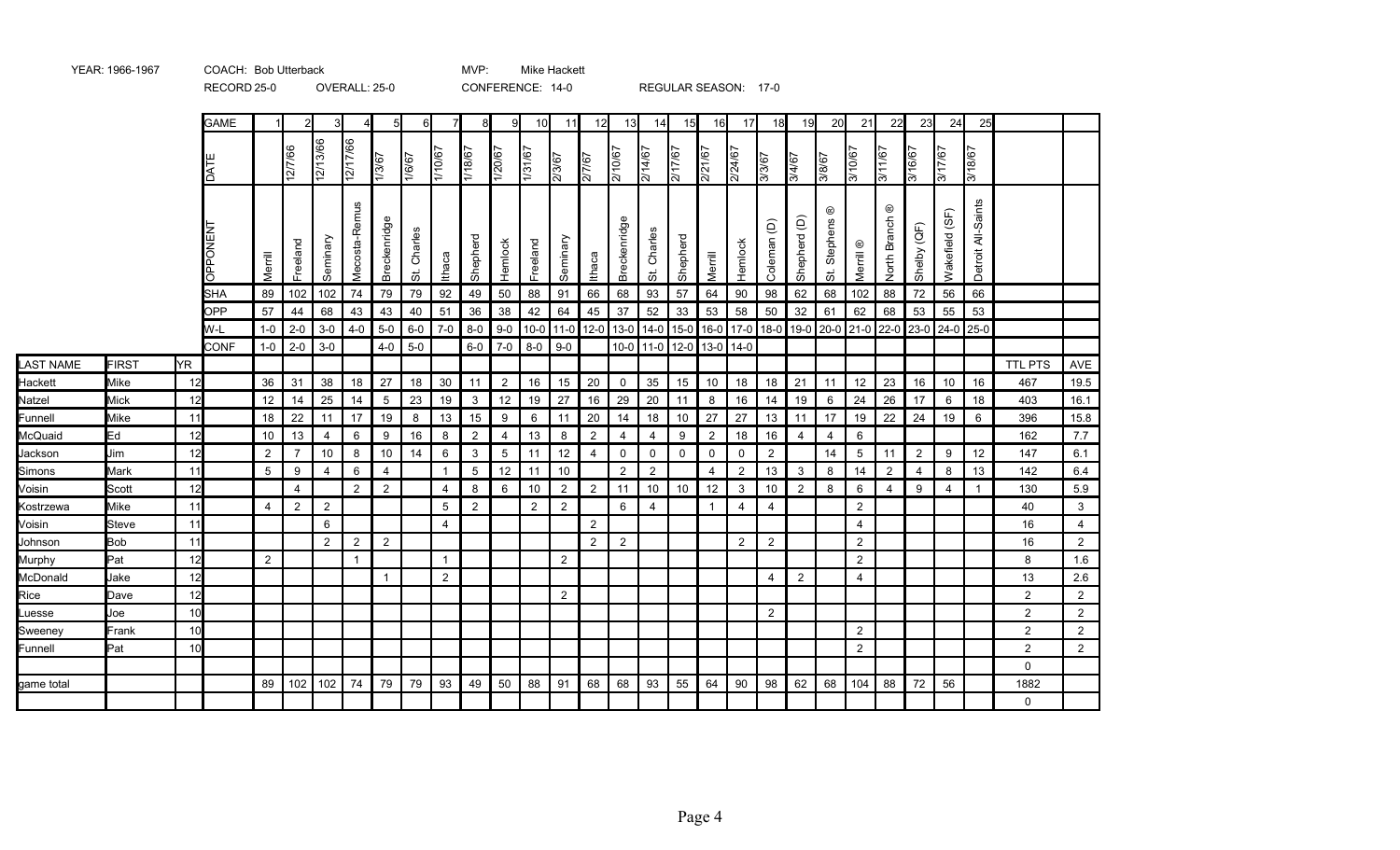|                    |                     |          | <b>INLOOIND ZUT I</b> |                |                |                | OVERVALL, 20-T |                |                |                            |                | <b>UUIN LINLINUL.</b> 1770 |          |                                                             |                      |                     |              | INLOULAIN ULAUUIN.        |                      |                | ט־טו        |                |                |                         |             |    |             |    |                |                |
|--------------------|---------------------|----------|-----------------------|----------------|----------------|----------------|----------------|----------------|----------------|----------------------------|----------------|----------------------------|----------|-------------------------------------------------------------|----------------------|---------------------|--------------|---------------------------|----------------------|----------------|-------------|----------------|----------------|-------------------------|-------------|----|-------------|----|----------------|----------------|
|                    |                     |          | <b>GAME</b>           |                | 2              | 3              | 4              |                | 61             | 7                          | 8              | 9                          | 10       | 11                                                          | 12                   | 13                  | 14           | 15                        | 16                   | 17             | 18          | 19             | 20             | 21                      | 22          | 23 | 24          | 25 |                |                |
|                    |                     |          | <b>DAT</b>            | 12/3/65        | 12/10/65       | 12/17/65       | 1/4/66         | 1/7/66         | 1/11/66        | 1/14/66                    | 1/21/66        | 1/28/66                    | 2/1/66   | 2/4/66                                                      | 2/11/66              | 2/12/66             | 2/15/66      | 2/18/66                   | 2/25/66              | 3/4/66         | 3/5/66      | 3/9/66         | 3/10/66        | 3/12/66                 |             |    |             |    |                |                |
|                    |                     |          | <b>OPPONEN</b>        | Hemlock        | Merrill        | Freeland       | Seminary       | Breckenridge   | Ithaca         | Charles<br>$\ddot{\sigma}$ | Shepherd       | Hemlock                    | Merrill  | Freeland                                                    | Seminary             | Ithaca              | Breckenridge | Charles<br>$\vec{\omega}$ | Shepherd             | Coleman D      | Farwell D   | ĸ<br>Hesperia  | Evart R        | $\propto$<br>Scottville |             |    |             |    |                |                |
|                    |                     |          | <b>SHA</b>            | 86             | 103            | 74             | 80             | 85             | 97             | 94                         | 74             | 96                         | 81       | 71                                                          | 74                   | 81                  | 79           | 83                        | 74                   | 55             | 82          | 48             | 74             | 48                      |             |    |             |    |                |                |
|                    |                     |          | <b>OPP</b>            | 61             | 67             | 57             | 61             | 55             | 59             | 33                         | 49             | 52                         | 56       | 28                                                          | 69                   | 59                  | 76           | 69                        | 39                   | 37             | 47          |                | 50             | 49                      |             |    |             |    |                |                |
|                    |                     |          | W-L                   | $1 - 0$        | $2 - 0$        | $3-0$          | $4 - 0$        | $5-0$          | $6-0$          | $7-0$                      | $8-0$          | $9 - 0$                    |          | 10-0 11-0 12-0 13-0 14-0 15-0 16-0 17-0 18-0 19-0 20-0 20-1 |                      |                     |              |                           |                      |                |             |                |                |                         |             |    |             |    |                |                |
|                    |                     |          | <b>CONF</b>           | $1 - 0$        | $2 - 0$        | $3-0$          | $4 - 0$        | $5-0$          |                | $6-0$                      | $7 - 0$        | $8-0$                      |          | $9-0$ 10-0 11-0                                             |                      |                     |              | 12-0 13-0 14-0            |                      |                |             |                |                |                         |             |    |             |    |                |                |
| <b>LAST NAME</b>   | <b>FIRST</b>        | ŀΥR      |                       |                |                |                |                |                |                |                            |                |                            |          |                                                             |                      |                     |              |                           |                      |                |             |                |                |                         |             |    |             |    | <b>TTL PTS</b> | AVE            |
| Natzel             | <b>Mick</b>         | 11       |                       | 17             | 24             | 6              | 22             | 23             | 21             | 17                         | 16             | 25                         | 6        | 8                                                           | 14                   | 15                  | 20           | 20                        | 11                   | 18             | $\mathbf 0$ | 9              | 9              | 10                      |             |    |             |    | 311            | 15.6           |
| Hackett            | Mike<br><b>Dick</b> | 11       |                       | 26<br>25       | 19<br>21       | 25<br>20       | 18             | 28<br>13       | 22<br>21       | 21                         | 23             | 19                         | 19       | 30                                                          | $\overline{7}$<br>25 | 26                  | 23           | 13                        | 12                   | 9<br>12        | 26<br>18    | 22<br>9        | 31<br>16       | 8                       |             |    |             |    | 427<br>344     | 20.3           |
| Horgan             | Mike                | 12<br>10 |                       | $\overline{1}$ | 10             | 8              | 6<br>11        | $\overline{2}$ | 17             | 14<br>$\overline{7}$       | 2<br>21        | 27<br>13                   | 17<br>17 | 17<br>8                                                     | 6                    | 9<br>$\overline{7}$ | 13<br>6      | 22<br>$\overline{4}$      | 19<br>$\overline{4}$ | 6              | 19          | 15             | 14             | 18<br>6                 |             |    |             |    | 202            | 16.4<br>9.6    |
| Funnell<br>McQuaid | Ed                  | 11       |                       | 9              | 11             | $\overline{4}$ |                | $\overline{4}$ | $\overline{2}$ | 6                          | 3              |                            | 4        | 4                                                           | $\overline{4}$       | $\overline{7}$      | 11           | $\overline{7}$            | 13                   | 3              |             | 11             |                |                         |             |    |             |    | 103            | 6.4            |
| Thering            | <b>Dick</b>         | 12       |                       | $\overline{2}$ | 2              | 3              | 5              | 2              | $\overline{4}$ | 10                         | 6              | 2                          | 4        | $\overline{4}$                                              | $\overline{2}$       | $\mathbf{3}$        |              | $\overline{2}$            | $\overline{4}$       |                | 5           | 6              |                |                         |             |    |             |    | 67             | 3.9            |
| Naumes             | Martin              | 12       |                       | 6              | 14             | 6              | 16             | 13             | 6              | $\overline{7}$             |                | 6                          | 10       |                                                             | $\overline{2}$       | 12                  | 6            | 8                         | 6                    | 4              | 10          | 8              |                |                         |             |    |             |    | 140            | 8.2            |
| Voisin             | Scott               | 11       |                       |                | $\overline{2}$ | -1             | $\overline{2}$ |                | $\overline{4}$ | 12                         | $\overline{2}$ | $\overline{2}$             |          |                                                             | $\overline{2}$       | $\overline{2}$      |              | $\overline{2}$            |                      | 3              |             | $\overline{4}$ |                |                         |             |    |             |    | 38             | 3.1            |
| Rice               | Dave                | 11       |                       |                |                |                |                |                |                |                            | $\overline{1}$ |                            |          |                                                             |                      |                     |              |                           |                      |                | 2           |                |                |                         |             |    |             |    | 3              | 1.5            |
| Zeneberg           | Tom                 | 12       |                       |                |                |                |                |                |                |                            |                | $\overline{2}$             |          |                                                             |                      |                     |              |                           |                      | $\mathbf{1}$   |             |                |                |                         |             |    |             |    | 3              | 1.5            |
| Jackson            | Jim                 | 11       |                       |                |                |                |                |                |                |                            |                |                            | 4        |                                                             | 12                   |                     |              | $5\overline{)}$           | 5                    |                | $2^{\circ}$ | $\overline{4}$ | $\overline{4}$ | 6                       |             |    |             |    | 42             | 5.2            |
| Voisin             | <b>Steve</b>        | 10       |                       |                |                |                |                |                |                |                            |                |                            |          |                                                             |                      |                     |              |                           |                      | $\overline{2}$ |             | $\mathbf{3}$   |                |                         |             |    |             |    | 5              | 2.5            |
| Simons             | <b>Mark</b>         | 10       |                       |                |                |                |                |                |                |                            |                |                            |          |                                                             |                      |                     |              |                           |                      |                |             | 8              |                |                         |             |    |             |    | 8              | 8              |
| Johnson            | <b>Bob</b>          | 10       |                       |                |                |                |                |                |                |                            |                |                            |          |                                                             |                      |                     |              |                           |                      |                |             | 3              |                |                         |             |    |             |    | 3              | 3              |
| Kostrzewa          | Mike                | 10       |                       |                |                |                |                |                |                |                            |                |                            |          |                                                             |                      |                     |              |                           |                      |                |             | 2              |                |                         |             |    |             |    | 2              | $\overline{2}$ |
|                    |                     |          |                       |                |                |                |                |                |                |                            |                |                            |          |                                                             |                      |                     |              |                           |                      |                |             |                |                |                         |             |    |             |    | $\mathbf 0$    |                |
|                    |                     |          |                       |                |                |                |                |                |                |                            |                |                            |          |                                                             |                      |                     |              |                           |                      |                |             |                |                |                         |             |    |             |    | 0              |                |
| game total         |                     |          |                       | 86             | 103            | 73             | 80             | 85             | 97             | 94                         | 74             | 96                         | 81       | 71                                                          | 74                   | 81                  | 79           | 83                        | 74                   | 58             | 82          | 95             | 65             | 38                      | $\mathbf 0$ | 0  | $\mathbf 0$ |    | 1669           |                |
|                    |                     |          |                       |                |                |                |                |                |                |                            |                |                            |          |                                                             |                      |                     |              |                           |                      |                |             |                |                |                         |             |    |             |    | 0              |                |

RECORD 20-1 OVERALL: 20-1 CONFERENCE: 14-0 REGULAR SEASON: 16-0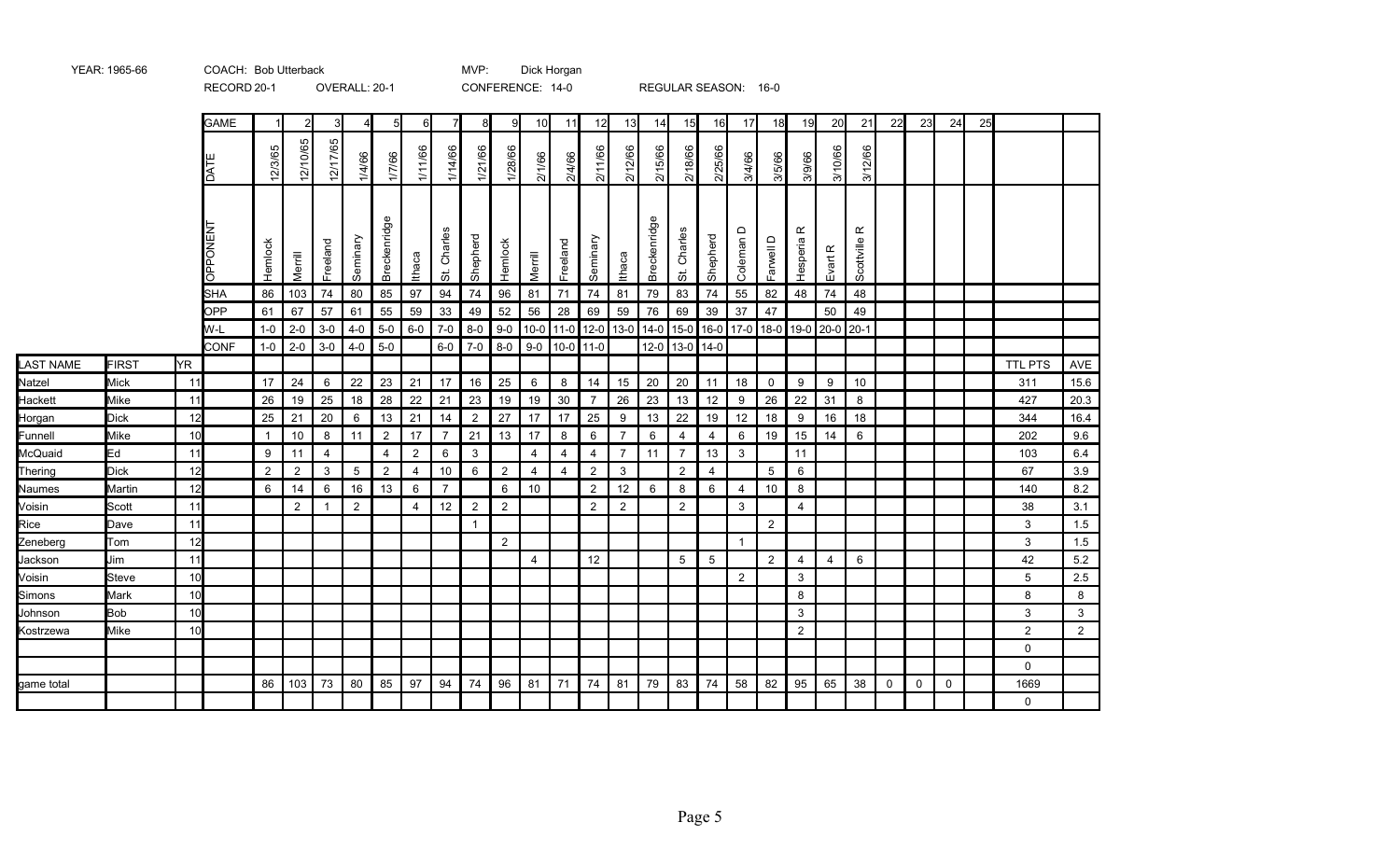|                  |                |          |             |             |                |                   | $V = V - V - V - I$ |                     |          |                |                      |                                | $\sim$ $\sim$ $\sim$ $\sim$ $\sim$ $\sim$ $\sim$ $\sim$ |         |                |                |                | 112001111011100111 |                                    |              | .               |                         |                |             |             |          |          |    |             |                |
|------------------|----------------|----------|-------------|-------------|----------------|-------------------|---------------------|---------------------|----------|----------------|----------------------|--------------------------------|---------------------------------------------------------|---------|----------------|----------------|----------------|--------------------|------------------------------------|--------------|-----------------|-------------------------|----------------|-------------|-------------|----------|----------|----|-------------|----------------|
|                  |                |          | <b>GAME</b> | $\mathbf 1$ | $\overline{2}$ | 3                 | 4                   | 5                   | 6        | 7              | 8                    | 9                              | 10                                                      | 11      | 12             | 13             | 14             | 15                 | 16                                 | 17           | 18              | 19                      | 20             | 21          | 22          | 23       | 24       | 25 |             |                |
|                  |                |          | DATE        | 12/4/64     | 12/5/64        | 12/11/64          | 12/18/64            | 1/5/65              | 1/8/65   | 1/12/65        | 1/15/65              | 1/22/65                        | 1/29/65                                                 | 2/2/65  | 2/5/65         | 2/12/65        | 2/16/65        | 2/19/65            | 2/26/65                            | 3/5/65       | 3/6/65          | 3/11/65                 |                |             |             |          |          |    |             |                |
|                  |                |          | OPPONENT    | Shepherd    | Brimley        | Hemlock           | Merrill             | Freeland            | Seminary | City<br>Beal   | Breckenridge         | Charles<br>$\ddot{\mathrm{o}}$ | Shepherd                                                | Hemlock | Merrill        | Freeland       | Seminary       | Breckenridge       | Charles<br>$\ddot{\tilde{\sigma}}$ | Coleman D    | Harrison D      | Muskegon<br>Christian R |                |             |             |          |          |    |             |                |
|                  |                |          | SHA         | 65          | 58             | 72                | 74                  | 72                  | 78       | 89             | 69                   | 63                             | 71                                                      | 91      | 73             | 58             | 84             | 93                 | 78                                 | 60           | 52              | 49                      |                |             |             |          |          |    |             |                |
|                  |                |          | <b>OPP</b>  | 53          | 45             | 58                | 69                  | 48                  | 81       | 63             | 67                   | 56                             | 44                                                      | 54      | 68             | 37             | 64             | 65                 | 65                                 | 34           | 47              | 70                      |                |             |             |          |          |    |             |                |
|                  |                |          | W-L         | $1-0$       | $2 - 0$        | $3-0$             | $4 - 0$             | $5-0$               | $5-1$    | $6 - 1$        | $7 - 1$              | $8 - 1$                        | $9 - 1$                                                 | $10-1$  | $11 - 1$       | $12 - 1$       | $13 - 1$       | $14 - 1$           | $15 - 1$                           | $16-1$       | $17 - 1$        | $17-2$                  |                |             |             |          |          |    |             |                |
|                  |                |          | <b>CONF</b> | $1-0$       |                | $2 - 0$           | $3-0$               | $4 - 0$             | $4 - 1$  |                | $5 - 1$              | $6-1$                          | $7 - 1$                                                 | $8 - 1$ | $9 - 1$        | $10-1$ 11-1    |                | $12 - 1$           | $13 - 1$                           |              |                 |                         |                |             |             |          |          |    |             |                |
| LAST NAME        | <b>FIRST</b>   | YR.      |             |             |                |                   |                     |                     |          |                |                      |                                |                                                         |         |                |                |                |                    |                                    |              |                 |                         |                |             |             |          |          |    | TTL PTS     | AVE            |
| Hackett          | Frank          | 12       |             | 12          | 14             | 18                | 18                  | 6                   | 11       | 11             | 10                   | 19                             | 11                                                      | 14      | 23             | 6              | 4              | 31                 | 15                                 | 9            | 9               | 3                       |                |             |             |          |          |    | 244         | 12.8           |
| Hackett          | Mike           | 10       |             | 3           | 12             | $\overline{7}$    | ۰9                  | 11                  | 13       |                | 12                   | 8                              | $\overline{7}$                                          | 16      | 14             | 8              | 18             | 23                 | 16                                 | 25           | $5\phantom{.0}$ | $5\,$                   |                |             |             |          |          |    | 203         | 11.2           |
| Horgan           | <b>Dick</b>    | 11       |             | 13          | 12             | 24                | 15                  | 27                  | 10       | 25             | 12                   | 17                             | 18                                                      | 19      | 20             | 25             | 27             | 14                 | 25                                 | 10           | 20              | 26                      |                |             |             |          |          |    | 359         | 18.8           |
| Campbell         | John           | 12       |             | 18          | 19             | 9                 | 14                  | 16                  | 16       | 13             | 14                   | 13                             | 15                                                      | 11      | 6              | 13             | 11             | 9                  | 11                                 | 10           | 11              | 11                      |                |             |             |          |          |    | 240         | 12.6           |
| McQuaid          | Ed             | 10       |             | 9           | -1             | $\overline{1}$    | $\mathbf 0$         | 2                   |          | 2<br>20        | $\overline{2}$       | 4                              | 3                                                       | 16      | 3              |                |                | 2                  |                                    |              | 2               |                         |                |             |             |          |          |    | 47          | 3.6            |
| Natzel           | <b>Mick</b>    | 10<br>11 |             | 4           |                | $\mathbf{3}$<br>6 | 4<br>4              | 8<br>$\overline{2}$ | 9<br>19  |                | 14<br>$\overline{2}$ | $\overline{2}$                 |                                                         | 10      |                | $\overline{4}$ |                |                    |                                    | $\mathbf{3}$ |                 |                         |                |             |             |          |          |    | 64<br>72    | 8              |
| Naumes<br>Heintz | Martin<br>Jeff | 12       |             | 4<br>2      |                | 3                 |                     |                     |          | $\overline{4}$ |                      |                                | $\overline{4}$<br>2                                     |         |                |                | 10             | 4<br>2             | $\overline{7}$                     | 2            | $5\overline{)}$ | 3                       |                |             |             |          |          |    | 30          | 6<br>3.3       |
| Thering          | <b>Dick</b>    | 11       |             |             |                | $\overline{1}$    |                     |                     |          | 8              | $\overline{2}$       |                                |                                                         | 2       |                |                | $\overline{2}$ |                    |                                    |              |                 |                         |                |             |             |          |          |    | 15          | $\mathbf{3}$   |
| Heintz           | Mike           | 11       |             |             |                |                   |                     |                     |          | $\overline{4}$ | $\mathbf{1}$         |                                | $\overline{2}$                                          |         |                |                |                | 4                  |                                    |              |                 | $\mathbf{1}$            |                |             |             |          |          |    | 12          | 2.4            |
| Hartman          | Earl           | 11       |             |             |                |                   |                     |                     |          | $\overline{2}$ |                      |                                |                                                         |         |                |                |                | $\overline{2}$     |                                    |              |                 |                         |                |             |             |          |          |    | 4           | $\overline{2}$ |
| Funnell          | Mike           | 9        |             |             |                |                   |                     |                     |          |                |                      | $\Omega$                       | $\overline{4}$                                          | 3       | $\overline{7}$ | $\overline{2}$ | $\overline{2}$ | $\overline{2}$     |                                    |              |                 |                         |                |             |             |          |          |    | 20          | 2.8            |
| Zeneberg         | Tom            | 11       |             |             |                |                   |                     |                     |          |                |                      |                                | 3                                                       |         |                |                |                |                    |                                    |              |                 |                         |                |             |             |          |          |    | 3           | $\mathbf{3}$   |
|                  |                |          |             |             |                |                   |                     |                     |          |                |                      |                                |                                                         |         |                |                |                |                    |                                    |              |                 |                         |                |             |             |          |          |    | 0           |                |
|                  |                |          |             |             |                |                   |                     |                     |          |                |                      |                                |                                                         |         |                |                |                |                    |                                    |              |                 |                         |                |             |             |          |          |    | $\mathbf 0$ |                |
| lgame total      |                |          |             | 65          | 58             | 72                | 55                  | 72                  | 78       | 89             | 69                   | 63                             | 69                                                      | 91      | 73             | 58             | 74             | 93                 | 74                                 | 59           | 52              | 49                      | $\overline{0}$ | $\mathbf 0$ | $\mathbf 0$ | $\Omega$ | $\Omega$ |    | 1313        |                |
|                  |                |          |             |             |                |                   |                     |                     |          |                |                      |                                |                                                         |         |                |                |                |                    |                                    |              |                 |                         |                |             |             |          |          |    | 0           |                |
|                  |                |          |             |             |                |                   |                     |                     |          |                |                      |                                |                                                         |         |                |                |                |                    |                                    |              |                 |                         |                |             |             |          |          |    | 0           |                |

Dick Horgan

RECORD 17-2 OVERALL: 17-2 CONFERENCE: 13-1 REGULAR SEASON: 15-1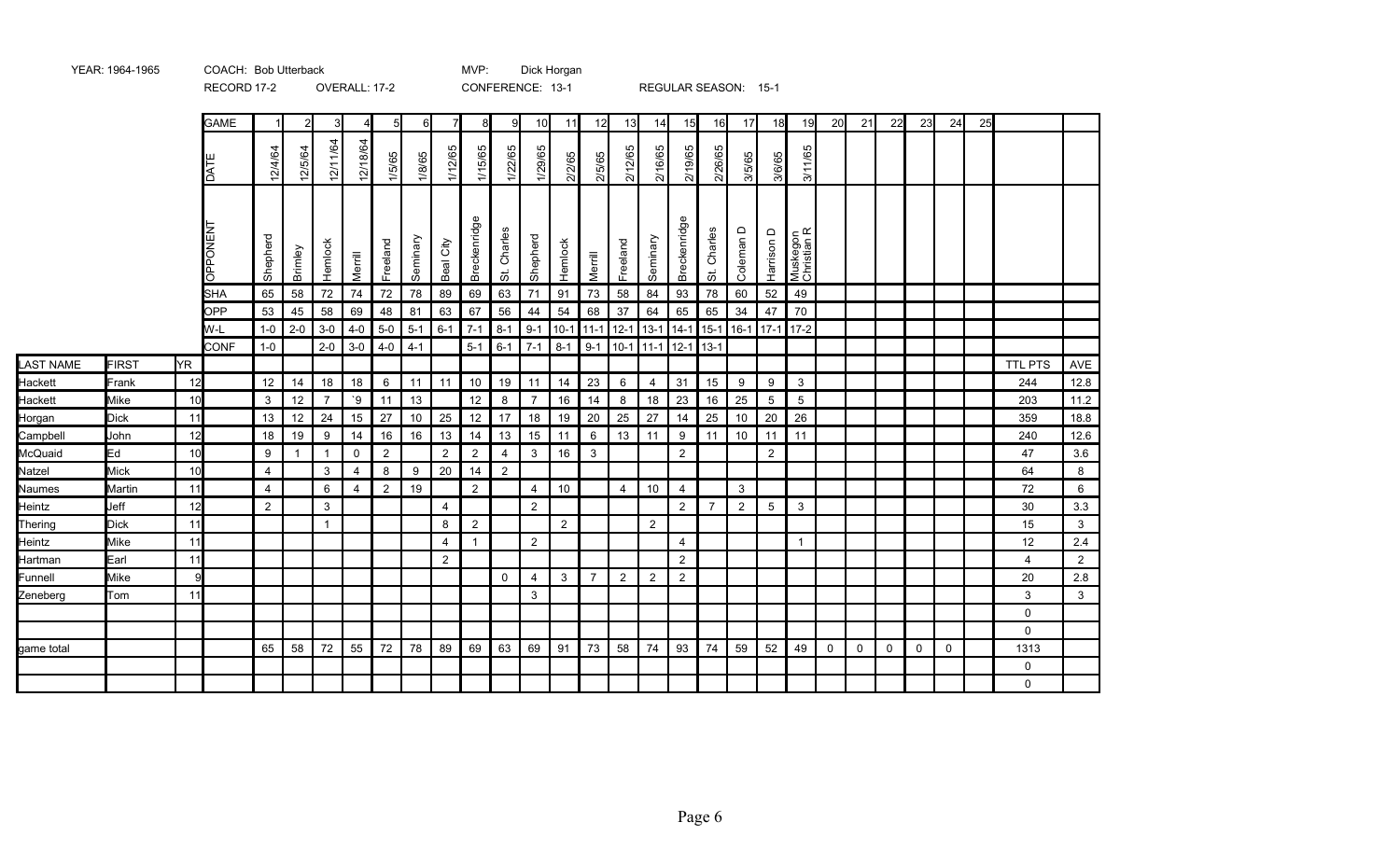|                     |               |          | <b>NLYVND</b> |                                    |                |                      | UVLIVALL. 10-J                   |                     |                |          |                |                           | <b>UUINI LINLINUL.</b> 12-2 |                |                |                 |                     | <b>NLUULAN JLAJUN.</b> 14-4                                                      |                      |                |                              |                   |                        |                                  |             |             |             |    |                |                |
|---------------------|---------------|----------|---------------|------------------------------------|----------------|----------------------|----------------------------------|---------------------|----------------|----------|----------------|---------------------------|-----------------------------|----------------|----------------|-----------------|---------------------|----------------------------------------------------------------------------------|----------------------|----------------|------------------------------|-------------------|------------------------|----------------------------------|-------------|-------------|-------------|----|----------------|----------------|
|                     |               |          | <b>GAME</b>   |                                    | $\mathfrak{p}$ | 3                    | 41                               | 5                   | 6              |          | 8              | 9                         | 10                          | 11             | 12             | 13              | 14                  | 15                                                                               | 16                   | 17             | 18                           | 19                | 20                     | 21                               | 22          | 23          | 24          | 25 |                |                |
|                     |               |          | <b>DATE</b>   | 12/6/63                            | 12/13/63       | 12/17/63             | 1/3/64                           | 1/7/64              | 1/10/64        | 1/17/64  | 1/21/64        | 1/24/64                   | 2/1/64                      | 2/4/64         | 2/7/64         | 2/14/64         | 2/18/64             | 2/21/64                                                                          | 2/28/64              | 3/4/64         | 3/6/64                       | 3/7/64            | 3/10/64                | 3/12/64                          |             |             |             |    |                |                |
|                     |               |          | OPPONENT      | Charles<br>$\ddot{\tilde{\sigma}}$ | Shepherd       | Hemlock              | Merrill                          | Clare               | Freeland       | Seminary | Breckenridge   | Charles<br>$\ddot{\circ}$ | Shepherd                    | Clare          | Hemlock        | Merrill         | Freeland            | Seminary                                                                         | Breckenridge         | Beaverton D    | Coleman D                    | Harrison D        | $\propto$<br>Kent City | Merrill R                        |             |             |             |    |                |                |
|                     |               |          | <b>SHA</b>    | 57                                 | 64             | 61                   | 57                               | 78                  | 95             | 63       | 80             | 87                        | 82                          | 35             | 78             | 58              | 115                 | 81                                                                               | 95                   | 82             | 63                           | 56                | 81                     | 39                               |             |             |             |    |                |                |
|                     |               |          | OPP           | 43                                 | 35             | 37                   | 53                               | 39                  | 57             | 72       | 61             | 50                        | 55                          | 16             | 51             | 69              | 56                  | 71                                                                               | 67                   | 43             | 54                           | 40                | 72                     | 53                               |             |             |             |    |                |                |
|                     |               |          | W-L           | $1-0$                              | $2 - 0$        | $3-0$                | $4 - 0$                          | $5-0$               | $6-0$          | $6 - 1$  | $7 - 1$        | $8-1$                     |                             |                |                |                 |                     | 9-1   10-1   11-1   11-2   12-2   13-2   14-2   15-2   16-2   17-2   18-2   18-3 |                      |                |                              |                   |                        |                                  |             |             |             |    |                |                |
|                     |               |          | <b>CONF</b>   | $1-0$                              | $2 - 0$        | $3-0$                | $4-0$                            |                     | $5-0$          | $5-1$    | $6 - 1$        | $7 - 1$                   | $8 - 1$                     |                | $9 - 1$        |                 |                     | $9-2$ 10-2 11-2 12-2                                                             |                      |                |                              |                   |                        |                                  |             |             |             |    |                |                |
| <b>LAST NAME</b>    | FIRST         | YR       |               |                                    |                |                      |                                  |                     |                |          |                |                           |                             |                |                |                 |                     |                                                                                  |                      |                |                              |                   |                        |                                  |             |             |             |    | <b>TTL PTS</b> | AVE            |
| Bollman             | John<br>Frank | 12<br>11 |               | 11<br>13                           | 8<br>10        | $\overline{2}$<br>11 | $\overline{7}$<br>$\overline{2}$ | $\overline{7}$<br>3 | 10             | 10       | 6<br>3         |                           | 10<br>$\overline{4}$        | 8              | 11             | 11              | $\overline{7}$<br>6 | 9<br>$\overline{2}$                                                              | 14<br>$\overline{2}$ | 10<br>6        | $\mathbf{3}$<br>$\mathbf{1}$ | 9<br>$\mathbf{3}$ | 6<br>$\,6\,$           | $\overline{2}$<br>$\overline{2}$ |             |             |             |    | 161<br>76      | 8              |
| Hackett<br>Rzepecki | <b>Bob</b>    | 12       |               | $\overline{2}$                     | 11             | 10                   | 8                                | $\overline{7}$      | 14             | 8        | 14             | $\overline{2}$<br>18      | 12                          | $\overline{2}$ | 12             | 8               | 21                  | 17                                                                               | 15                   | 20             | 13                           | 4                 | 16                     | 10                               |             |             |             |    | 242            | 4.7<br>11.5    |
| Campbell            | John          | 11       |               | 12                                 | -1             | 6                    | 3                                | 14                  | 16             | 11       | 11             | 15                        | 15                          | $\overline{4}$ | 14             | $5\phantom{.0}$ | 17                  | 14                                                                               | 18                   | 3              | 9                            | 13                | 6                      | 11                               |             |             |             |    | 218            | 10.3           |
| Collins             | Bill          | 12       |               | 14                                 | 25             | 24                   | 25                               | 20                  | 36             | 21       | 29             | 24                        | 24                          | 19             | 25             | 11              | 53                  | 34                                                                               | 29                   | 27             | 28                           | 22                | 24                     | 9                                |             |             |             |    | 523            | 24.9           |
| Horgan              | <b>Dick</b>   | 10       |               | $\mathbf{3}$                       | 5              | 6                    | 12                               | 10                  | $\overline{7}$ | 13       | 15             | 19                        | 12                          | $\overline{2}$ | 11             | 23              | 9                   | 5                                                                                | 13                   | 12             | 9                            | $5\,$             | 23                     | 5                                |             |             |             |    | 219            | 10.4           |
| Horgan              | Pat           | 11       |               | 2                                  |                | 2                    |                                  | $\overline{4}$      | $\overline{2}$ |          |                | $\overline{4}$            | $\mathbf{1}$                |                |                |                 |                     |                                                                                  | $\overline{2}$       | $\overline{2}$ |                              |                   |                        |                                  |             |             |             |    | 19             | $2.3\,$        |
| Foldesi             | <b>Bob</b>    | 12       |               |                                    | $\overline{2}$ |                      |                                  | 6                   |                |          |                |                           | 4                           |                |                |                 |                     |                                                                                  | $\overline{2}$       |                |                              |                   |                        |                                  |             |             |             |    | 14             | 3.5            |
| Bunting             | Tom           | 12       |               |                                    | 2              |                      |                                  | 2                   |                |          |                |                           |                             |                |                |                 |                     |                                                                                  |                      |                |                              |                   |                        |                                  |             |             |             |    | $\overline{4}$ | $\overline{2}$ |
| Hovey               | Mike          | 12       |               |                                    |                |                      |                                  | 3                   | $\overline{2}$ |          | $\overline{2}$ |                           |                             |                |                |                 |                     |                                                                                  |                      |                |                              |                   |                        |                                  |             |             |             |    | $\overline{7}$ | 2.3            |
| Heintz              | Jeff          | 11       |               |                                    |                |                      |                                  | 2                   | 6              |          |                | $\mathbf{1}$              |                             |                | $\overline{2}$ |                 | 2                   |                                                                                  |                      |                |                              |                   |                        |                                  |             |             |             |    | 13             | 2.6            |
| Kinney              | Jim           | 11       |               |                                    |                |                      |                                  |                     | $\overline{2}$ |          |                | $\overline{4}$            |                             |                | $\mathbf{3}$   |                 |                     |                                                                                  |                      |                |                              |                   |                        |                                  |             |             |             |    | 9              | $\mathbf{3}$   |
| Naumes              | Martin        | 10       |               |                                    |                |                      |                                  |                     |                |          |                |                           |                             |                |                |                 |                     |                                                                                  | $\overline{2}$       |                |                              |                   |                        |                                  |             |             |             |    | $\overline{2}$ | $\overline{2}$ |
|                     |               |          |               |                                    |                |                      |                                  |                     |                |          |                |                           |                             |                |                |                 |                     |                                                                                  |                      |                |                              |                   |                        |                                  |             |             |             |    | 0              |                |
|                     |               |          |               |                                    |                |                      |                                  |                     |                |          |                |                           |                             |                |                |                 |                     |                                                                                  |                      |                |                              |                   |                        |                                  |             |             |             |    | $\mathbf 0$    |                |
| game total          |               |          |               | 57                                 | 64             | 61                   | 57                               | 78                  | 95             | 63       | 80             | 87                        | 82                          | 35             | 78             | 58              | 115                 | 81                                                                               | 97                   | 80             | 63                           | 56                | 81                     | 39                               | $\mathbf 0$ | $\mathbf 0$ | $\mathbf 0$ |    | 1507           |                |
|                     |               |          |               |                                    |                |                      |                                  |                     |                |          |                |                           |                             |                |                |                 |                     |                                                                                  |                      |                |                              |                   |                        |                                  |             |             |             |    | 0              |                |
|                     |               |          |               |                                    |                |                      |                                  |                     |                |          |                |                           |                             |                |                |                 |                     |                                                                                  |                      |                |                              |                   |                        |                                  |             |             |             |    | 0              |                |

RECORD OVERALL: 18-3 CONFERENCE: 12-2 REGULAR SEASON: 14-2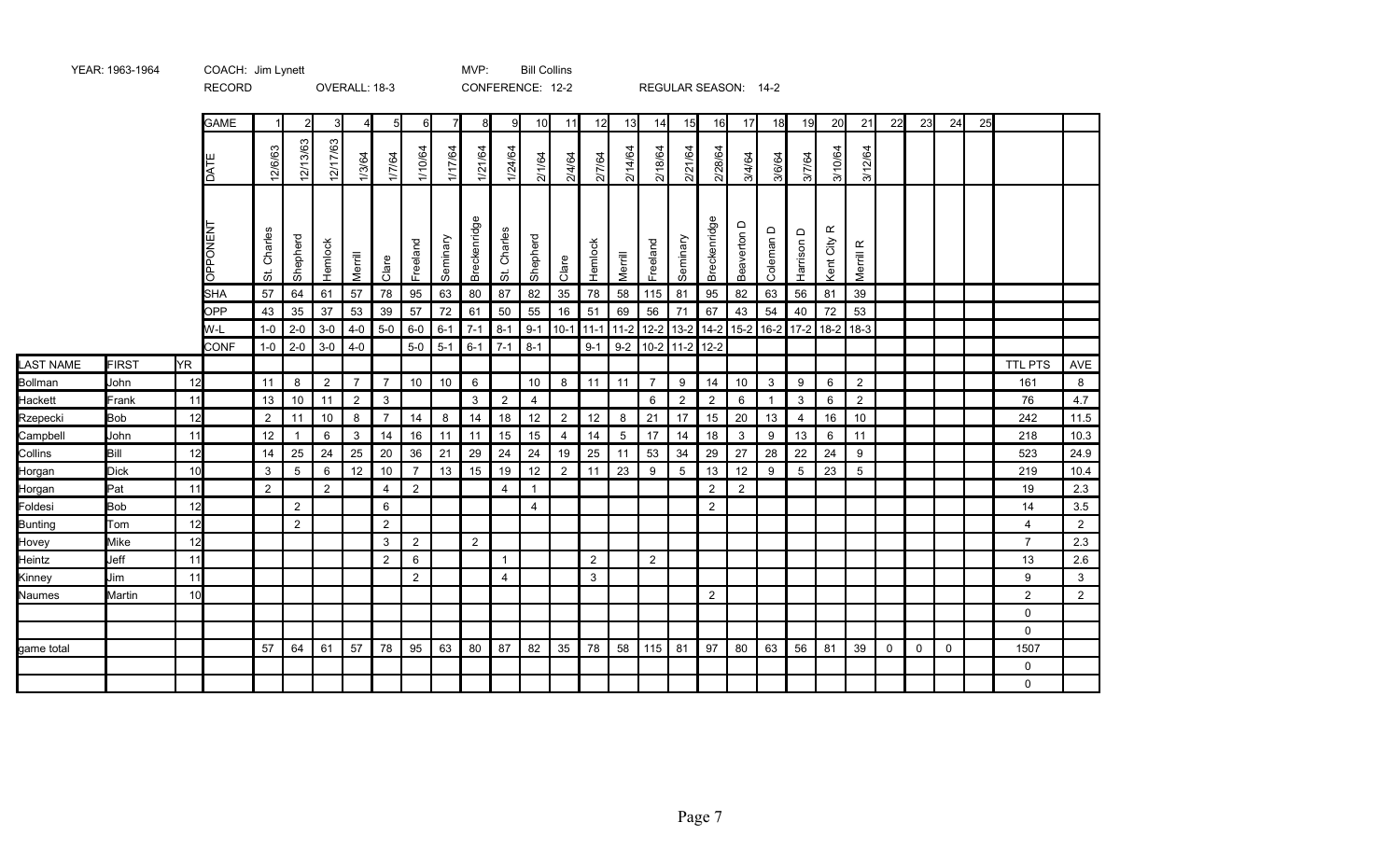|                     |                    |          | <b>GAME</b>          |                      | $\overline{2}$                  | 3                    |                      | 5              | 6                    |                      | 8              | 9                             | 10                   | 11             | 12                       | 13       | 14                   | 15                   | 16             | 17                                              | 18          | 19                   | 20         | 21                   | 22                   | 23          | 24          | 25 |                |                 |
|---------------------|--------------------|----------|----------------------|----------------------|---------------------------------|----------------------|----------------------|----------------|----------------------|----------------------|----------------|-------------------------------|----------------------|----------------|--------------------------|----------|----------------------|----------------------|----------------|-------------------------------------------------|-------------|----------------------|------------|----------------------|----------------------|-------------|-------------|----|----------------|-----------------|
|                     |                    |          | DATI                 | 12/11/62             | 12/14/62                        | 12/18/62             |                      | 12/27/62       | 12/29/62             | 1/4/63               | 1/8/63         | 1/11/63                       | 1/18/63              | 1/25/63        | 1/29/63                  | 2/1/63   | 2/5/63               | 2/12/63              | 2/15/63        | 2/22/63                                         |             | 3/6/63               | 3/8/63     | 3/9/63               | 3/14/63              |             |             |    |                |                 |
|                     |                    |          | OPPONEN <sup>-</sup> | Merrill              | 5<br>ຸທ<br>Bay City<br>Joseph's | Remus                | Meridian             | Gladwin        | <b>Ithaca</b>        | akeview              | Clare          | ळ<br>Maple Grove<br>Michael's | Remus                | Blanchard      | Bay City St.<br>Joseph's | Shepherd | Clare                | Merrill              | Blanchard      | $ \ddot{\sigma} $<br>Maple Grove \<br>Michael's |             | Farwell D            | Harrison D | $\Box$<br>Coleman    | $\propto$<br>Remus   |             |             |    |                |                 |
|                     |                    |          | <b>SHA</b>           | 53                   | 57                              | 82                   | 79                   | 73             | 58                   | 45                   | 65             | 52                            | 69                   | 45             | 56                       | 65       | 72                   | 50                   | 53             | 62                                              |             | 70                   | 62         | 60                   | 48                   |             |             |    |                |                 |
|                     |                    |          | <b>OPP</b>           | 68                   | 59                              | 83                   | 36                   | 64             | 79                   | 73                   | 46             | 51                            | 85                   | 55             | 59                       | 50       | 67                   | 74                   | 56             | 65                                              |             | 62                   | 59         | 39                   | 53                   |             |             |    |                |                 |
|                     |                    |          | W-L                  | $0 - 1$              | $0-2$                           | $0 - 3$              | $1 - 3$              | $2-3$          | $2 - 4$              | $2 - 5$              | $3-5$          | $4-5$                         | $4 - 6$              | $4 - 7$        | $4 - 8$                  | $5 - 8$  | $6 - 8$              | $6-9$                | $6 - 10$ 6-11  |                                                 |             | $7 - 11$             | $8 - 11$   | $9 - 11$             | $9 - 12$             |             |             |    |                |                 |
|                     |                    |          | <b>CONF</b>          |                      |                                 |                      |                      |                |                      |                      |                |                               |                      |                |                          |          |                      |                      |                |                                                 |             |                      |            |                      |                      |             |             |    |                |                 |
| <b>LAST NAME</b>    | <b>FIRST</b>       | YR.      |                      |                      |                                 |                      |                      |                |                      |                      |                |                               |                      |                |                          |          |                      |                      |                |                                                 |             |                      |            |                      |                      |             |             |    | TTL PTS        | AVE             |
| Bollman             | John               | 11       |                      | 8                    | 6                               | 10                   | 15                   | $\overline{4}$ | $\overline{4}$       | $\overline{2}$       | 11             | 14                            | 6                    | $\overline{2}$ | $\overline{7}$           | 6        | 10                   |                      |                | $\overline{4}$                                  |             | 18                   | 9          | $\overline{2}$       | 10                   |             |             |    | 148            | 8.2             |
| Youngs              | Jim                | 12       |                      | 9                    | 11                              | 12                   | 3                    | 7              | $5\,$                | 9                    | $\overline{7}$ | 8                             | 10                   | $\overline{4}$ | 9                        | 15       | 14                   | 5                    | 11             | 8                                               |             | 8                    | 8          | 9                    | 6                    |             |             |    | 178            | 8.4             |
| Rzepecki<br>Collins | <b>Bob</b><br>Bill | 11<br>11 |                      | $\overline{4}$<br>15 | 24                              | $\overline{4}$<br>32 | $\overline{2}$<br>24 | 6<br>37        | $\overline{2}$<br>24 | $\overline{2}$<br>15 | 3<br>23        | 15                            | $\overline{2}$<br>21 | 25             | 11                       | 19       | $\overline{2}$<br>24 | $\overline{4}$<br>27 | 9<br>17        | $\overline{4}$<br>19                            |             | $\overline{2}$<br>21 | 22         | $\overline{2}$<br>26 | $\overline{2}$<br>17 |             |             |    | 50<br>458      | 3.3<br>21.8     |
| Voisen              | Mick               | 12       |                      | 11                   |                                 | 17                   | 20                   | 19             | 20                   | 13                   | 15             | 8                             | 22                   | 12             | 24                       | 15       | 12                   | $\overline{7}$       | $\mathbf{1}$   | 23                                              |             | 13                   | 17         | 12                   | $\overline{7}$       |             |             |    | 288            | 14.4            |
| Neyer               | Ken                | 12       |                      |                      | 9                               | $\overline{7}$       | 5                    | 0              | $\mathbf{3}$         |                      | $\overline{4}$ | $\overline{7}$                | 6                    | $\overline{2}$ | 6                        | $10$     | 10                   | 6                    | 12             | $\overline{4}$                                  |             | 8                    | 6          | 9                    | 6                    |             |             |    | 120            | 6.3             |
| Foldesi             | <b>Bob</b>         | 11       |                      | 2                    | $\mathbf 0$                     |                      | 2                    |                |                      | $\overline{2}$       |                |                               | 2                    |                |                          |          |                      | $\mathbf{1}$         |                |                                                 |             |                      |            |                      |                      |             |             |    | 9              | 1.5             |
| Sweeney             | Jim                | 12       |                      |                      |                                 |                      | $\overline{2}$       |                |                      | $\overline{2}$       |                |                               |                      |                |                          |          |                      |                      |                |                                                 |             |                      |            |                      |                      |             |             |    | $\overline{4}$ | $2^{\circ}$     |
| Bunting             | Tom                | 11       |                      | $\overline{4}$       |                                 |                      | 6                    |                |                      |                      |                |                               |                      |                |                          |          |                      |                      |                |                                                 |             |                      |            |                      |                      |             |             |    | 10             | $5\phantom{.0}$ |
| Schall              | Bill               | 12       |                      |                      |                                 |                      |                      |                |                      |                      |                |                               |                      |                |                          |          |                      |                      | $\overline{2}$ |                                                 |             |                      |            |                      |                      |             |             |    | $\overline{2}$ | $\overline{2}$  |
|                     |                    |          |                      |                      |                                 |                      |                      |                |                      |                      |                |                               |                      |                |                          |          |                      |                      |                |                                                 |             |                      |            |                      |                      |             |             |    | $\mathbf 0$    |                 |
|                     |                    |          |                      |                      |                                 |                      |                      |                |                      |                      |                |                               |                      |                |                          |          |                      |                      |                |                                                 |             |                      |            |                      |                      |             |             |    | 0              |                 |
|                     |                    |          |                      |                      |                                 |                      |                      |                |                      |                      |                |                               |                      |                |                          |          |                      |                      |                |                                                 |             |                      |            |                      |                      |             |             |    | $\mathsf{O}$   |                 |
|                     |                    |          |                      |                      |                                 |                      |                      |                |                      |                      |                |                               |                      |                |                          |          |                      |                      |                |                                                 |             |                      |            |                      |                      |             |             |    | $\mathbf 0$    |                 |
|                     |                    |          |                      |                      |                                 |                      |                      |                |                      |                      |                |                               |                      |                |                          |          |                      |                      |                |                                                 |             |                      |            |                      |                      |             |             |    | 0              |                 |
| lgame total         |                    |          |                      | 53                   | 50                              | 82                   | 79                   | 73             | 58                   | 45                   | 63             | 52                            | 69                   | 45             | 57                       | 65       | 72                   | 50                   | 52             | 62                                              | $\mathbf 0$ | 70                   | 62         | 60                   | 48                   | $\mathbf 0$ | $\mathbf 0$ |    | 1267           |                 |
|                     |                    |          |                      |                      |                                 |                      |                      |                |                      |                      |                |                               |                      |                |                          |          |                      |                      |                |                                                 |             |                      |            |                      |                      |             |             |    | 0              |                 |
|                     |                    |          |                      |                      |                                 |                      |                      |                |                      |                      |                |                               |                      |                |                          |          |                      |                      |                |                                                 |             |                      |            |                      |                      |             |             |    | 0              |                 |

RECORD 9-12 OVERALL: 9-12 CONFERENCE: none REGULAR SEASON: 6-11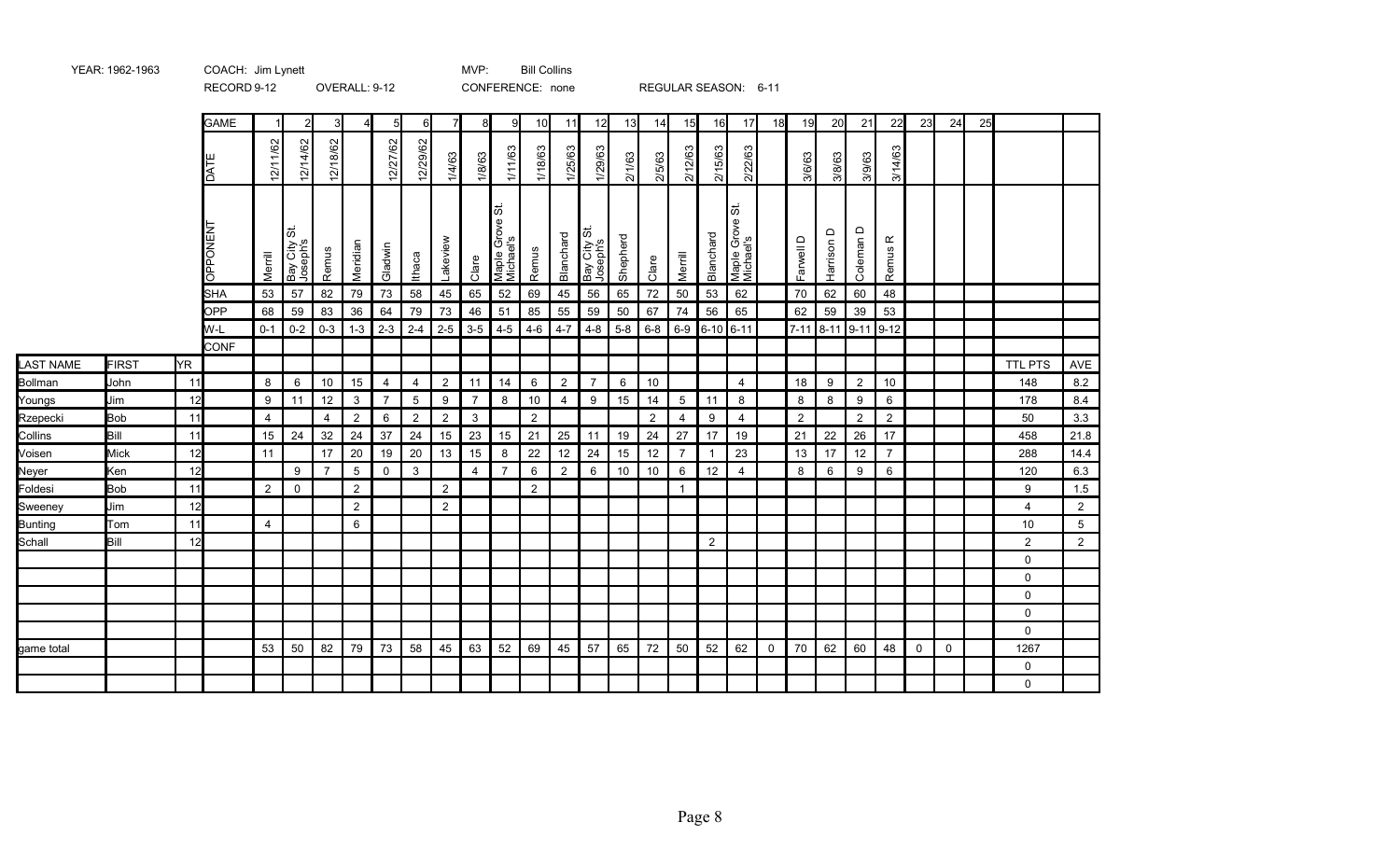|            |              |     | RECORD 4-12     |                |                             |                | OVERALL: 4-12  |                |                |                |                |                | CONFERENCE: none |                |                |                |                 |                                                                                   | REGULAR SEASON: 4-11 |             |    |    |    |    |             |    |             |    |                |                |
|------------|--------------|-----|-----------------|----------------|-----------------------------|----------------|----------------|----------------|----------------|----------------|----------------|----------------|------------------|----------------|----------------|----------------|-----------------|-----------------------------------------------------------------------------------|----------------------|-------------|----|----|----|----|-------------|----|-------------|----|----------------|----------------|
|            |              |     | <b>GAME</b>     |                | $\overline{2}$              | 3              | 4              | 5 <sub>l</sub> | $6 \mid$       | 7              | 8              | 9              | 10               | 11             | 12             | 13             | 14              | 15                                                                                | 16                   | 17          | 18 | 19 | 20 | 21 | 22          | 23 | 24          | 25 |                |                |
|            |              |     | <b>DATI</b>     | 12/1/61        | 12/12/61                    | 12/19/61       | 12/28/61       | 12/29/61       | 12/30/61       | 1/5/62         | 1/9/62         | 1/19/62        | 1/23/62          | 1/26/62        | 1/30/62        | 2/6/62         | 2/16/62         | 2/27/62                                                                           | 3/9/62               |             |    |    |    |    |             |    |             |    |                |                |
|            |              |     | <b>DPPONENT</b> | Shepherd       | ぁ<br>Michael's<br>Michael's | Remus          | Ithaca         | Breckenridge   | Blanchard      | Lakeland       | Clare          | Remus          | Shepherd         | Breckenridge   | Merrill        | Clare          | Blanchard       | Merrill                                                                           | Clare                |             |    |    |    |    |             |    |             |    |                |                |
|            |              |     | <b>SHA</b>      | 36             | 51                          | 51             | 46             | 50             | 52             | 22             | 39             | 34             | 31               | 37             | 35             | 60             | 36              | 63                                                                                | 49                   |             |    |    |    |    |             |    |             |    |                |                |
|            |              |     | <b>OPP</b>      | 66             | 76                          | 75             | 63             | 37             | 39             | 53             | 57             | 65             | 44               | 54             | 55             | 43             | 70              | 59                                                                                | 60                   |             |    |    |    |    |             |    |             |    |                |                |
|            |              |     | W-L             | $0 - 1$        | $0 - 2$                     | $0 - 3$        | $0 - 4$        | $1 - 4$        | $2 - 4$        | $2 - 5$        | $2-6$          | $2 - 7$        |                  |                |                |                |                 | $\mid$ 2-8 $\mid$ 2-9 $\mid$ 2-10 $\mid$ 3-10 $\mid$ 3-11 $\mid$ 4-11 $\mid$ 4-12 |                      |             |    |    |    |    |             |    |             |    |                |                |
|            |              |     | <b>CONF</b>     |                |                             |                |                |                |                |                |                |                |                  |                |                |                |                 |                                                                                   |                      |             |    |    |    |    |             |    |             |    |                |                |
| LAST NAME  | <b>FIRST</b> | YR. |                 |                |                             |                |                |                |                |                |                |                |                  |                |                |                |                 |                                                                                   |                      |             |    |    |    |    |             |    |             |    | <b>TTL PTS</b> | AVE            |
| Horgan     | Joe          | 11  |                 | 10             | 18                          | 18             | 20             | 11             | 20             | $\overline{7}$ | 18             |                |                  | 17             | $\overline{7}$ | 27             | 23              |                                                                                   |                      |             |    |    |    |    |             |    |             |    | 196            | 16.3           |
| Theisen    | Gene         | 12  |                 | $\overline{4}$ | $\mathbf{3}$                | $\overline{2}$ | 4              | 3              | $\overline{2}$ |                |                | $\overline{2}$ | 9                | $\overline{1}$ | 4              | $\overline{7}$ | $\overline{2}$  | 10                                                                                | 9                    |             |    |    |    |    |             |    |             |    | 62             | 4.4            |
| Horgan     | Tom          | 12  |                 | 3              | $\mathbf 0$                 | 6              | 3              | 8              |                |                |                |                |                  |                |                |                |                 |                                                                                   |                      |             |    |    |    |    |             |    |             |    | 20             | 1.8            |
| Youngs     | Jim          | 11  |                 | 14             | 12                          | 15             | $\overline{4}$ | 11             | 15             | 5              | 8              | 15             | 11               | 5              | 15             | 20             | $5\phantom{.0}$ |                                                                                   |                      |             |    |    |    |    |             |    |             |    | 155            | 11             |
| Voisen     | Mick         | 11  |                 | $\overline{4}$ | $\overline{7}$              | 10             | $\overline{2}$ | 6              | 9              | $\overline{2}$ | 3              | $\overline{2}$ |                  | 9              | 6              | $\overline{4}$ | $\overline{2}$  |                                                                                   |                      |             |    |    |    |    |             |    |             |    | 66             | 5              |
| Heintz     | <b>Bob</b>   | 12  |                 |                | $\overline{1}$              | $\mathbf 0$    | $\overline{2}$ |                |                |                |                | $\overline{2}$ |                  |                |                | $\overline{2}$ |                 | $\overline{2}$                                                                    | 8                    |             |    |    |    |    |             |    |             |    | 17             | 1.8            |
| Neyer      | Ken          | 11  |                 |                |                             |                | 9              | 11             | 6              | $\overline{7}$ | 6              | 9              |                  |                |                |                |                 |                                                                                   |                      |             |    |    |    |    |             |    |             |    | 48             | 8              |
| Mongeau    | Pete         | 11  |                 |                |                             |                | 2              |                |                |                |                |                |                  |                |                |                |                 |                                                                                   |                      |             |    |    |    |    |             |    |             |    | $\overline{2}$ | 2              |
| Goffnett   | <b>Bob</b>   | 12  |                 |                |                             |                |                |                |                |                |                |                |                  |                | 2              |                |                 |                                                                                   |                      |             |    |    |    |    |             |    |             |    | $\overline{2}$ | 2              |
| Sweeney    | Jim          | 11  |                 |                | $\overline{2}$              |                |                |                |                |                |                |                |                  |                |                |                |                 |                                                                                   |                      |             |    |    |    |    |             |    |             |    | $\overline{2}$ | 2              |
| Johnson    | John         | 11  |                 |                |                             |                |                |                |                | $\overline{1}$ |                |                |                  |                |                |                |                 |                                                                                   |                      |             |    |    |    |    |             |    |             |    | 1              | $\overline{1}$ |
| Kisby      | Spense       | 11  |                 |                |                             |                |                |                |                |                | $\overline{4}$ | $\overline{4}$ | $5\,$            | $\overline{1}$ |                |                | $\overline{4}$  | 8                                                                                 | $\overline{2}$       |             |    |    |    |    |             |    |             |    | 28             | 3.1            |
| Nowland    | <b>Rick</b>  | 11  |                 |                |                             |                |                |                |                |                |                |                |                  |                | $\mathbf{1}$   |                |                 |                                                                                   |                      |             |    |    |    |    |             |    |             |    | 1              | $\overline{1}$ |
| Hauck      | Fred         | 12  |                 |                |                             |                |                |                |                |                |                |                |                  |                |                |                |                 | 6                                                                                 | 5                    |             |    |    |    |    |             |    |             |    | 11             | 5.5            |
| Bollman    | John         | 10  |                 |                |                             |                |                |                |                |                |                |                |                  |                |                |                |                 | 7                                                                                 | $\overline{2}$       |             |    |    |    |    |             |    |             |    | 9              | 4.5            |
| Collins    | Bill         | 10  |                 |                |                             |                |                |                |                |                |                |                |                  |                |                |                |                 | 30                                                                                | 22                   |             |    |    |    |    |             |    |             |    | 52             | 26             |
| Rzepecki   | <b>Bob</b>   | 10  |                 |                |                             |                |                |                |                |                |                |                |                  |                |                |                |                 |                                                                                   | $\mathbf{1}$         |             |    |    |    |    |             |    |             |    | $\mathbf{1}$   | $\overline{1}$ |
|            |              |     |                 | 35             | 43                          | 51             | 46             | 50             | 52             | 22             | 39             | 34             | 25               | 33             | 35             | 60             | 36              | 63                                                                                | 49                   | $\mathbf 0$ | 0  | 0  | 0  | 0  | $\mathbf 0$ | 0  | $\mathbf 0$ |    | 673            |                |
| game total |              |     |                 |                |                             |                |                |                |                |                |                |                |                  |                |                |                |                 |                                                                                   |                      |             |    |    |    |    |             |    |             |    | $\Omega$       |                |